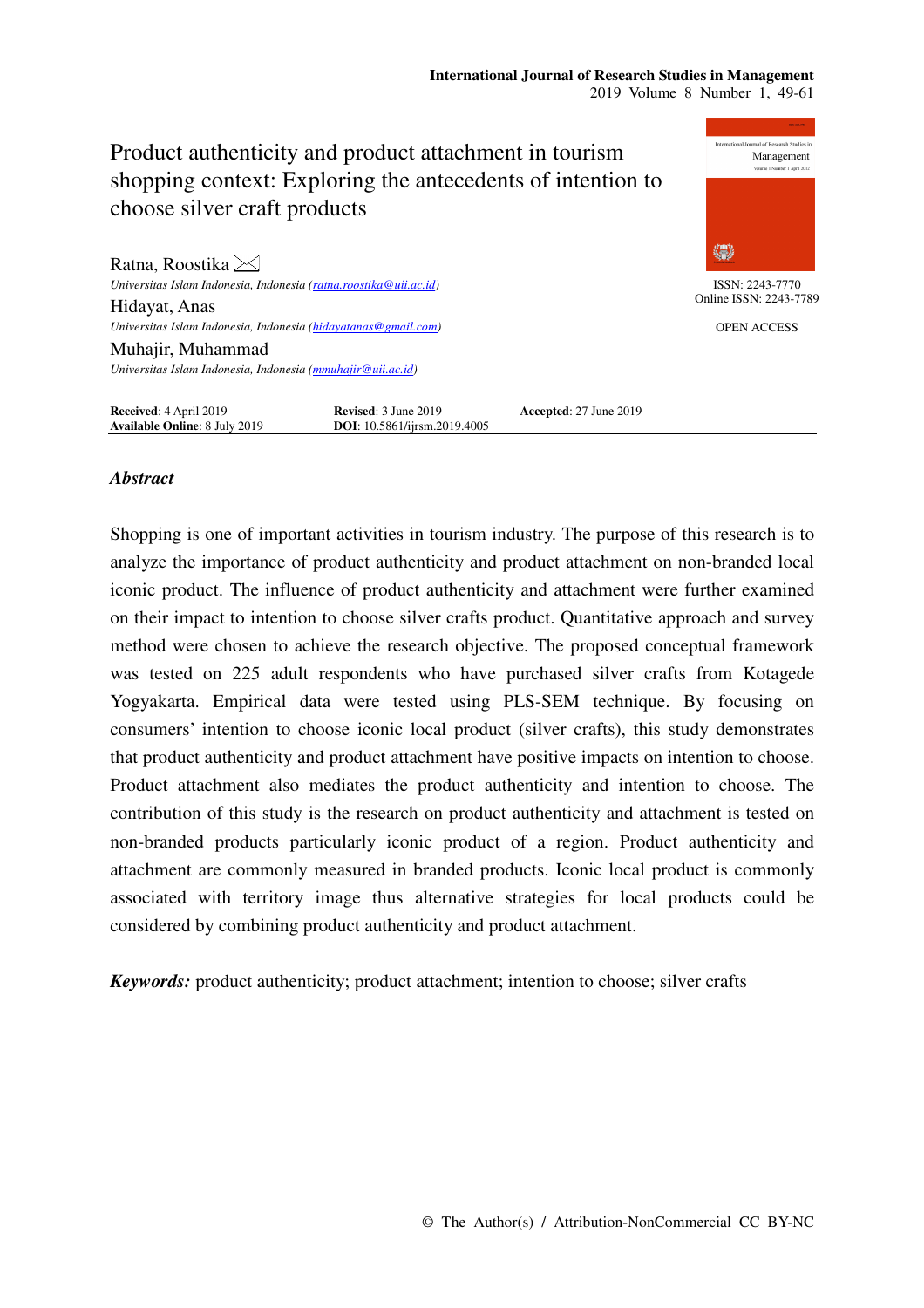# **Product authenticity and product attachment in tourism shopping context: Exploring the antecedents of intention to choose silver craft products**

#### **1. Introduction**

Tourism is now becoming a big business. People visit place to place for works as well as for leisure. Different places offer different attractions and experiences. For a country to be successful in its tourism industry, it must understand and be specific on what to sell and whom to target. The trend in tourism market is changing from time to time. Tourism market demands uniqueness. If previously leisure and culture are dominating tourism industry, now MICE (meetings, incentives, conferencing and exhibitions) and slow tourism (tourism where tourists stay longer to engage more with local people and local life) are in favor (Dickinson & Lumsdon, 2010; Meng & Choi, 2016). Tourists with different backgrounds have different needs and wants and they want to experience new things in the new places. They can be segmented according to the activities/reasons to travel (enjoying natural beauty, doing adventure, joining events/sports, and involving in culture/history or shopping). Tourists can also be segmented according to places, seasons, customers' characteristics and benefits they seek (Morgan, Pritchard, & Pride, 2007). Despite many reasons why people travel, shopping is always one of important activities in tourism (Mocanu, 2014; Roostika, Wahyuningsih, & Haryono, 2015).

Shopping can be one of the main reasons to travel even though shopping commonly not the main purpose for people to travel. Many countries or destinations offer their iconic products. These iconic products are often difficult to find globally or if so, they are very expensive to buy in tourists' home country. The varieties of local products can be found more easily in the place where the products were made. The concept of country-of-origin (COO) has well been documented in the marketing area where the influence of place of origin may affects consumers to choose the products (Basfirinci, 2013; Roth & Diamantopoulos, 2009). For example, people go to South Korea for buying local brand cosmetics. People go to Paris for fashion brand and to Milan for leather shoes and bag. In a more micro context, the term territory-of-origin (TOO) is also increasingly of interest where a territory may gain reputation because of iconic product or vice versa. These products can be agricultural products, culinary or local crafts (Zhang & Merunka, 2015). Compared to countries, territories seem to representing the local community and local non-branded products with unique features (Iversen & Hem, 2008). TOO can create differentiation to the local markets. So far, only few studies have observed the local products which employ its territory image to justify the quality and authenticity of the product (Zhang & Merunka, 2015).

Tourism is regarded as tertiary need where authenticity of the offerings is important. Tourism industry provides a lot of emotional experiences. Tourists would love to pay premium to get the authenticity of the products. Authenticity is often associated with meanings generated by the place of origin. These association covers history, tradition and culture, originality, sincerity, honesty, and uniqueness (Grayson & Martinec, 2004; Beverland, 2006; Napoli, Dickinson, Beverland, & Farrelly, 2014; Iversen & Hem, 2008). Creating emotional bonds between tourists and the destinations is important in order to maintain long-term relationships. Maintaining the long-term relationships is a marketing challenge for tourism agencies, however if well organized, strong bond will lead to customer positive behaviors (Park, MacInnis, Priester, Eisingerich, & Iacobucci, 2010; Thomson, MacInnis, & Park, 2008). Marketers have acknowledged that the ability to build emotional bonds between a person to a product can be a key challenge for success in long-term relationships with customers (Han & Sung, 2008). Attachment is a construct in marketing which is originally developed to understand the emotional bond between person to person or person to product (Ainsworth, 1973). A strong product-customer bond (product attachment) is argued to increase customers' willingness to repurchase (Matzler, Pichler, Fuller, & Mooradian, 2011).

In creating and maintaining the strong emotional attachment between tourists and local products, differentiation through authenticity could be an alternative. This study investigates the perceptions of product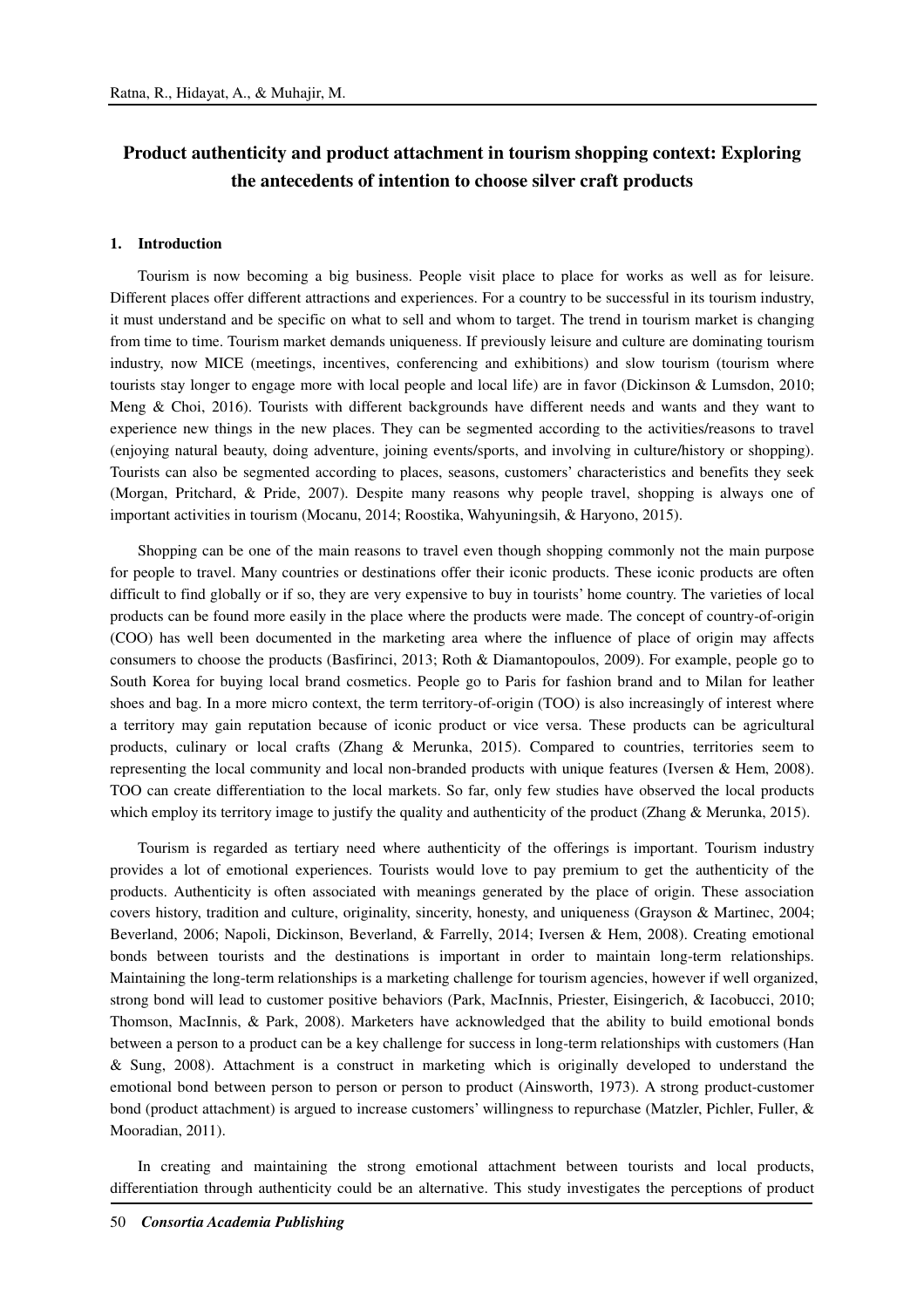authenticity and its influence on product attachment and intention to choose. More specifically, non-branded silver crafts industry from Kotagede Yogyakarta is chosen as the study object since authenticity in silver products is of outmost importance in creating differentiation. Other important aspects are the reputation of Kotagede as a center of silver craftsmen and Yogyakarta as culture city may strengthen the attachment between visitors/buyers and Kotagede Silver crafts.

Prior research works are limited in providing analysis in product authenticity and product attachment where the product is the local iconic product. This study contributes to understanding how authenticity and attachment may lead to intention to choose local product. Authenticity and attachment are commonly discussed in terms of brand, not a product. They are also commonly discussed for a well-known branded product. By focusing on local non-brand iconic product instead of branded product, this research analyzes product authenticity and attachment's impact on intention to choose. This study will be useful for alternative strategy development in marketing local products.

#### **Table 1**

| <b>Silver Center</b>                          | Regency             | Province              | <b>SMEs</b> |
|-----------------------------------------------|---------------------|-----------------------|-------------|
| Silver Craft Center                           | Gianyar             | Bali                  | 20          |
| Silver & Brass Craft Center                   | Klungkung           | Bali                  | 31          |
| Silver & Brass Craft Center                   | Karangasem          | Bali                  | 45          |
| Silver Craft Center                           | Yogyakarta          | Yogyakarta            | 30          |
| Silver Craftsmen Center                       | Yogyakarta          | Yogyakarta            | 253         |
| Gold & Silver Craft Center                    | Ponorogo            | East Java             | 26          |
| Silver Craft Center                           | Lumajang            | East Java             | 30          |
| Gold & Silver Craft Center                    | Hulu Sungai Selatan | South Kalimantan      | 49          |
| Gold & Silver Craft Center                    | Mataram             | Western Nusa Tenggara | 115         |
| Metal/Silver Craftsmen Center                 | Pangkajene          | South Sulawesi        | 24          |
| Gold & Silver Craft Center                    | Manado              | North Sulawesi        | 31          |
| $C_{\text{current}}$ T <sub>rade</sub> $2000$ |                     |                       |             |

*Silver Centers in Indonesia* 

*Source.* Treda, 2008.

#### *1.1 Kotagede*

Kotagede is a regency located 5 km southeast of Yogyakarta city. Kotagede was the center of Islamic Mataram Kingdom. Despite many silver centers (Table 1), Kotagede is one of Indonesia's reputable silver craft center. It has become one of important tourists destination when travelling to Yogyakarta. The making process of silver jewelry in Kotagede remains traditional with typical Mataram Kingdom design. In the past, silver craft was developed to fulfill the needs of jewelry and other accessories to the King. In the 16th century, with the increase in silver crafts demand, the Dutch Government built a special institution to maintain the quality of silver craft. The silversmith can be found everywhere in Kotagede. Most Kotagede's silver craft ornaments are influenced by batik cloth motives. Silver crafts prices vary depending not only on size and weight, but also the artistic carving, complexities and difficulties. This industry is up and down since the demand is changeable. Currently, the industry is not as profitable as in 1970-1990 where silver craft market was at peak. The silver industry in Kotagede Yogyakarta is still surviving even though the number of craftsmen is decreasing. Alternative strategies should be taken to increase market attractiveness in silver crafts from Kotagede.

#### **2. Literature review and hypotheses development**

#### *2.1 Intentions to choose*

According to intention-behavior theories, individual's behaviours are determined by their intentions. Theory of reasoned action (TRA) and theory of planned behaviour (TPB) are among the most famous intention-behavior theories. These theories argue that intention is an individual's readiness to purchase a certain product. It can be a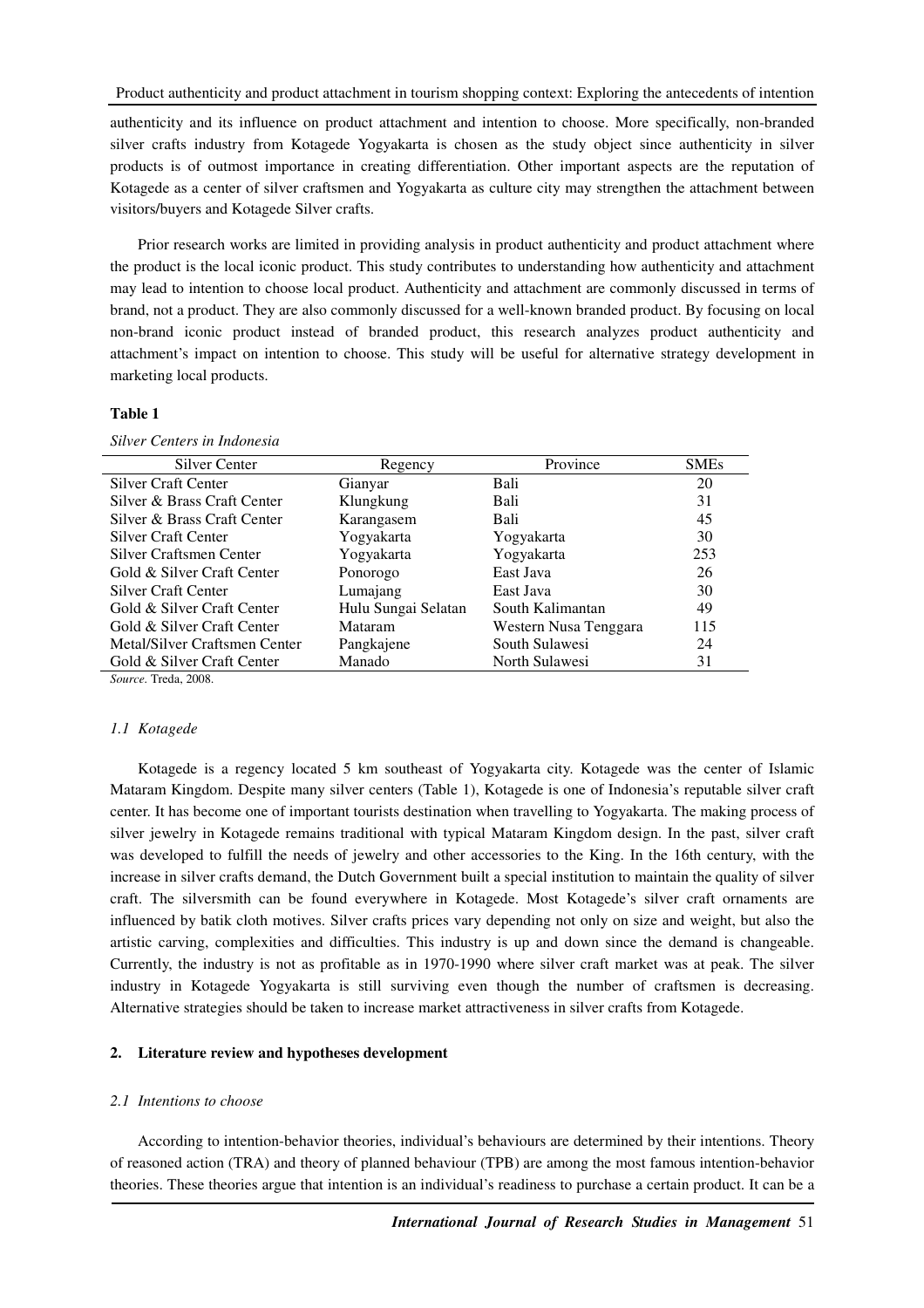#### Ratna, R., Hidayat, A., & Muhajir, M.

situation where people perform certain behaviors. According to Fishbein and Ajzen (1975), intention is said to be themost effective way to perform actual behaviour (Fishbein & Ajzen, 1975).When intention is getting stronger, the more actual behaviour will be performed. Purchase intentions is interpreted as consumer's willingness to purchase a certain product or services (Shao, Baker, &Wagner, 2004). Past studies have identified that purchase intentions determine the actual purchase behaviour (Van der Heijden, Verhagen, & Creemers, 2003). In the mobile phone industry, Madan and Yadav (2018) research found that positive behavioural intentions lead to actual product purchase. In the tourism and hospitality context, intention-behaviour theories has been validated across different empirical researches such as intentions to visit world cultural heritage sites (Shen, Schüttemeyer, & Braun 2009), intentions to visit museums (Yamada & Fu, 2012), behavioral intentions in medical tourism (Lee, Han, & Lockyer 2012), and intentions to chose for destination (Lam & Hsu, 2006). Behavioral intentions in tourism study include intention to recommend, intention to visit /revisit, intention to support, and many others (Aziz, Husin, Hussin, & Afaq, 2019).

#### *2.2 Authenticity and intentions to choose*

The word authenticity came from the Greek word authentikos (Assiouras, Liapati, Kouletsis, & Koniordos, 2015). In Latin word, authenticus is described as trustworthy (Cappannelli & Cappannelli, 2004). Authenticity is also translated as honesty and simplicity (Boyle, 2003). Some authors also refer to genuineness, tradition, originality and cultural (Ballantyne, Warren, & Nobbs, 2006). Different authors have differently conceptualize authenticity (Lu, Gursoy, & Lu, 2015). Authenticity is considered as an antecedent and consequence in tourism studies. Authenticity is an antecedent since it is able to motivate, create interest and to drive tourist activities (Grayson & Martinec, 2004; Kolar & Zabkar, 2010). Consumers tend to develop their own interpretations of product or service authenticity even though they are not familiar with the product/service. For example, different customer background may develop different authenticity perception on particular traditional food. If the customer knows well and familiar with the food, he or she might develop higher criteria for authenticity. Perception about food authenticity also closely related to cultural background. Authenticity is a critical marketing tool to achieve competitive advantage by designing effective promotion strategies (Lu et al., 2015).

The relationship between the concept of authenticity and behavioral intentions in tourism sector was initially proposed by MacCannell (1973) in explaining tourists' motivation. He argues that tourists are searching for authentic experiences that they cannot find in modern life or in their daily life. The marketing literature links the value of authenticity with the strength of the brand. The richer the product authenticity is perceived by the customer the stronger the emotion are build by the individual to the product (Assiouras et al. 2015). In the branding study, customer search for authenticity of the brand to determine relevancy and value from the brand (Beverland, 2006). Gilmore and Pine (2007) acknowledged that authenticity has currently overtaken quality when customer makes purchasing criterion. The importance of authenticity in consumer behavior study has been acknowledged by both academics and practitioners (Gilmore & Pine, 2007; Newman & Dhar, 2014). In a wide range of consumption activities such as in the luxury wines industry (Beverland, 2006) and tourist attractions industry (Grayson & Martinec, 2004), authenticity takes important role. The antecedents and consequence of authenticity can be assigned from TPB behaviors-intentions theories. Customer would give a positive respond to a brand when he or she perceives the brand as having authentic content (Rose & Wood, 2005).When consumers have committed to a particular authentic brand, they will voluntarily convey positive word-of-mouth to others/public. By using brand authenticity as a proxy, we hypothesize that:

#### H1: Product authenticity has impact on intention to choose

## *2.3 Product attachments and intention to choose*

The construct of attachment was originally developed to understand a deep emotional bonds that occur between a person to other person or a person to an object across time (Bowlby, 1980; Roostika, Thamrin, Retnaningdiah, & Pratomo 2018). Theoretically, attachment is assigned as "a psychological connectedness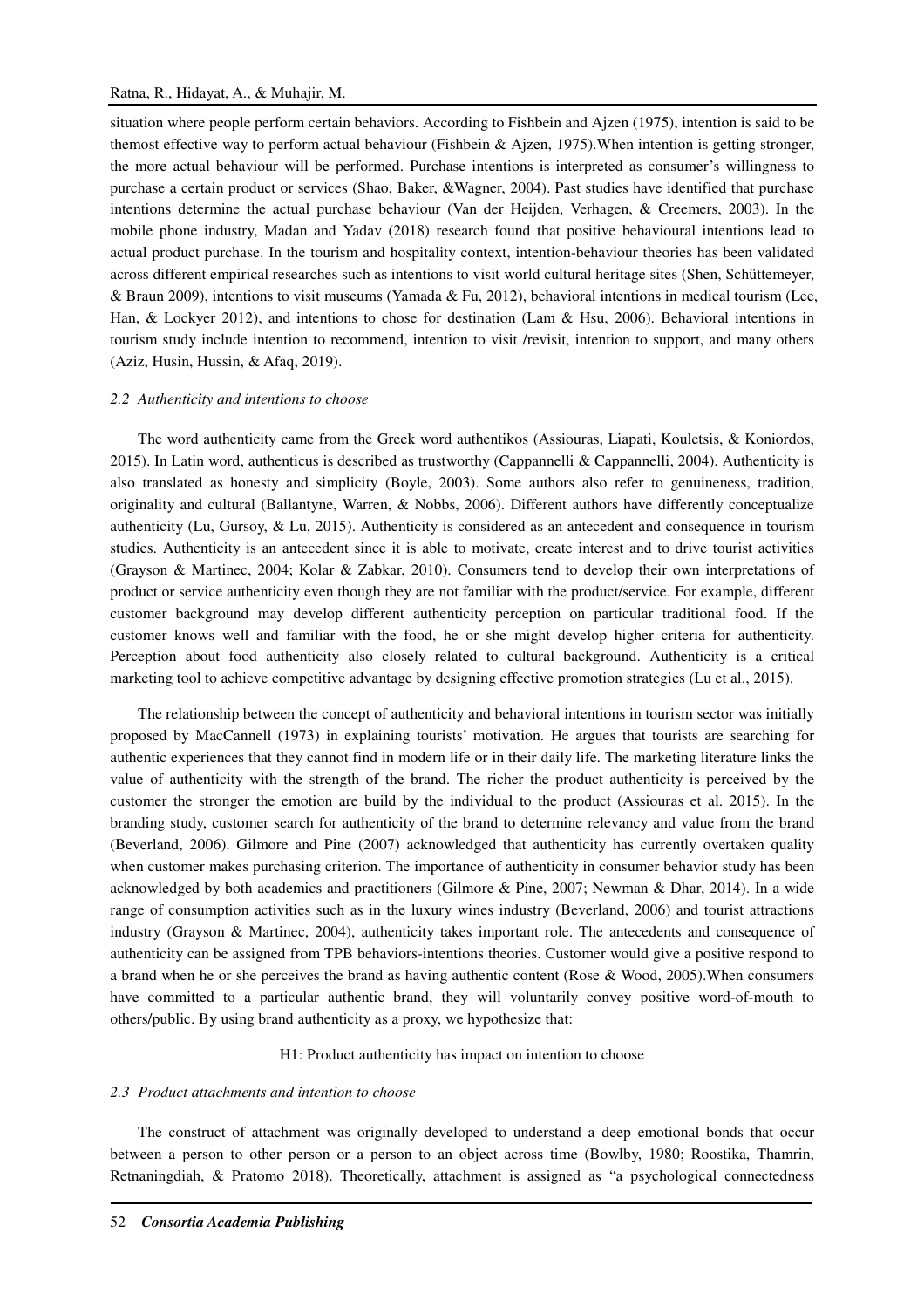between human beings" (Bowlby, 1979: 194) and is studied to explain its effect on individuals' behaviors. In psychology, the degree of emotional attachment can predict whether one's emotional bond to one object can further explain future interaction with that object (Bowlby, 1979). A highly attached persons would be willing to stay and to sacrifices higher to their chosen person (Bowlby, 1980). Similarly, in themarketing context, attachment can explain the logic when consumers are strongly attached to a product/figure/brand, he or she would be willing to make an investment by building higher commitment and stronger relationship with the product/figure/brand (Thomson et al., 2008). This psychological condition can explain how attached customers can be committed and loyal to certain products or services. Attachment to a product or brand is often occurring simultaneously. Attachment to a brand is often emotionally or affection (Thomson et al., 2008). Emotional attachments may predict individual character to interact with certain product or service (Assiouras et al, 2015). Customer who experiences a strong emotional bond with a product/brand will have higher possibilities to tolerate the brand (Pimentel & Reynolds, 2004). When feeling attached, customer builds stronger willingness to promote the product/brand such as contributing on positive word-of-mouth (Pimentel & Reynolds, 2004). Therefore we hypothesize:

#### H2: Product attachment has impact on intention to choose

#### *2.4 Product authenticity and product attachment*

Product attachments can be predicted by some antecedents (Assiouras et al., 2015). For someone, a product or a company might relate to one's past experiences (such as childhood. For example, place where someone was born or was coming from (one's city, state or country or culture) or products that were used since little or used by family may cause attachment (Oswald, 1999). Product authenticity provides the necessary connection to someone with their tradition, history of the country and place, which potentially lead to product and consumers' bond/attachment to the product. Another factor that may cause strong emotional product attachment is the trust that a consumer develops from experiencing a product. Trust in a marketing context can be defined as the fulfillment of expectation perceived by customer from the firm/producers. Expectations are believed to offer a sense of confidence where consumer believes that the product will consistently act as consumer's best interests (Rempel et al., 2001). Trust is a variable that evolves over time. Product authenticity may increase consumer's trust as well as strengthen emotional attachment. Therefore, the following hypothesis is proposed:

## H3: Product authenticity has impact on product attachment

Based on the theories and hypotheses proposed, the research model is as shown in Figure 1.



*Figure 1*. Proposed Research Model

## **3. Research Methods**

#### *3.1 Research instrument*

To obtain the objective of the study, a quantitative research method was taken. Survey method was chosen through distribution of questionnaires. The questionnaires were developed from previous studies, mainly from Assiouras et al., (2015); Napoli et al., (2014); Park et al., (2010). Likert scale was adopted ranging from 1 very disagree to 5 very agree. Purposive sampling method was applied and survey distribution was carried out using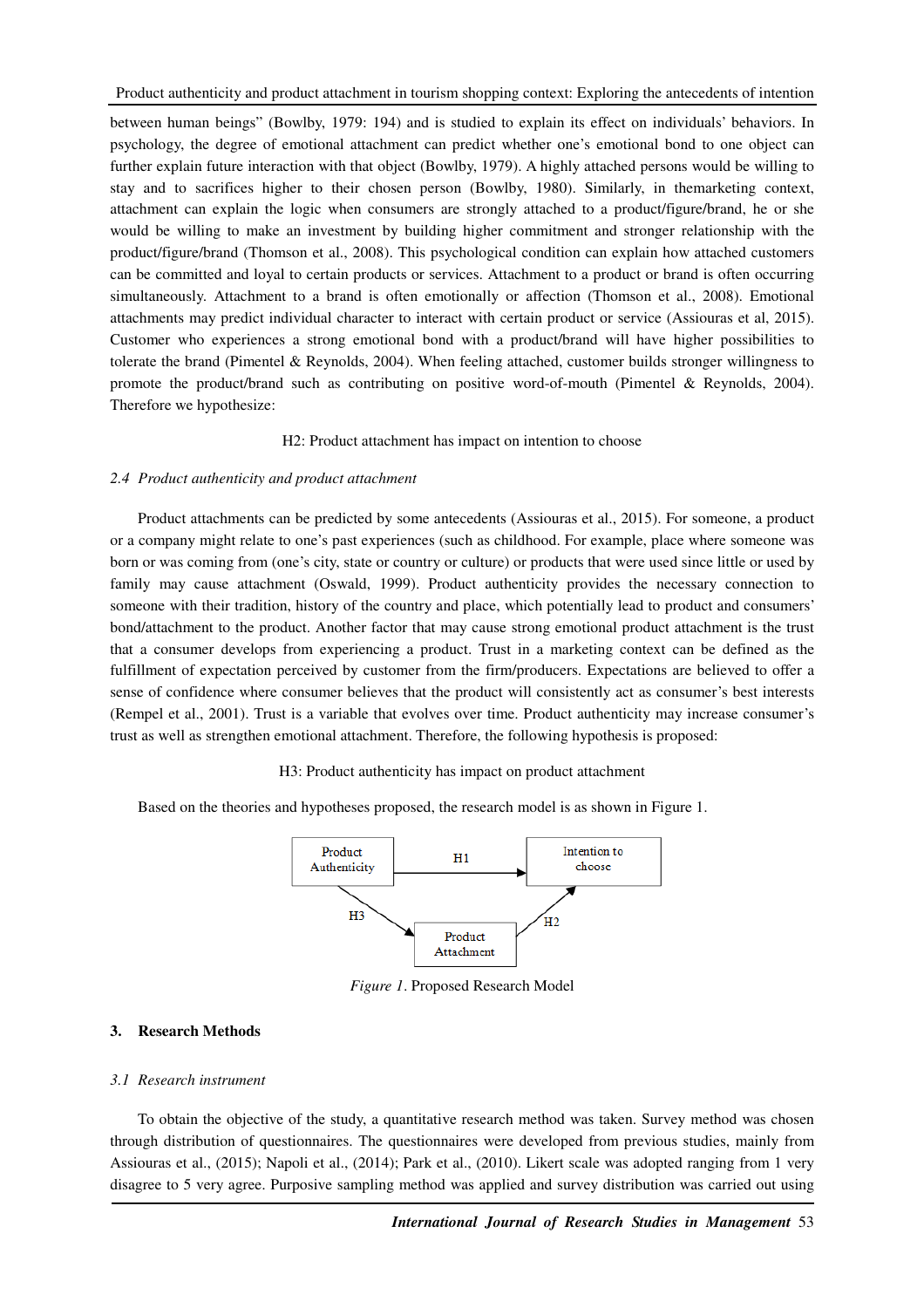mix of paper based and google form questionnaire. Respondents must be those who understand about the silver crafts from Kotagede Yogyakarta and have been at least purchasing a silver product (jewelry or non-jewelry).

## *3.2 Respondents' profile*

The data was successfully collected from 225 respondents with the following profile as listed in Table 2. A total of 122 male and 103 female respondents submitted the questionnaires. The analysis showed that majority of silver owner are those whose aged between 26–35 years old. Silver as jewelry are not a favorite choice for young generations. However, silver does is more acknowledged and sought by older generations such as those whose age are over 35 years old. Silver products either as jewelry or non-jewelry are commonly non-manufacture products, so they are relatively expensive. From the demographic data, it can be said that silver is sought by middle age person and those who have earned their own income.

## **Table 2**

| Demographic                | Number of respondents |       | Cumulative $%$ |
|----------------------------|-----------------------|-------|----------------|
| Gender                     |                       |       |                |
| Male                       | 122                   | 54.2% | 54.2%          |
| Female                     | 103                   | 45.8% | 100%           |
| Age (Years)                |                       |       |                |
| $18 - 25$                  | 56                    | 24.9  | 24.9%          |
| $26 - 35$                  | 111                   | 49.3  | 74.2%          |
| Older than 35              | 58                    | 25.8  | 100%           |
| <b>Occupational Status</b> |                       |       |                |
| <b>Students</b>            | 70                    | 31.1  | 31.1%          |
| <b>Public Sector</b>       | 34                    | 15.1  | 46.2%          |
| Private Sector             | 59                    | 26.2  | 72.4%          |
| Self Employed              | 62                    | 27.6  | 100%           |
| Others                     |                       |       |                |
| Monthly Expenditure        |                       |       |                |
| Less than Rp. 2.000.000    | 17                    | 7.6   | $7.6\%$        |
| Rp. 2.000.000 - 4.999.999  | 53                    | 23.6  | 31.1%          |
| More than Rp. 5.000.000    | 155                   | 68.9  | 100%           |
| Silver Type                |                       |       |                |
| Jewelry                    | 158                   | 70.2  | 70.2%          |
| Non-jewelry                | 66                    | 29.8  | 100%           |

#### *Demographic profile of the respondents*

#### *3.3 Structural equation modelling*

This research applies partial least squares structural equation modelling (PLS-SEM). PLS by far is considered as one of the most prominent SEM techniques (Ali, Rasoolimanesh, Sarstedt, Ringle, & Ryu, 2018), and already used in a variety of fields, including tourism, marketing, strategic management and consumer behaviour research (Hair, Sarstedt, Ringle, & Mena, 2012). PLS-SEM is widely used as it considered effective in explaining complicated relationships (Ali et al., 2018), enable research with non-normal data distributions and analyzing complex models with many formative or reflective measure (Hair et al., 2012). Due to the mediation model and non-normally data distribution, PLS-SEM was operated by using the Smart PLS software. Two steps approach were taken, firstly measurement model and secondly the structural model

*Measurement model -* The assessment of measurement model is conducted for reliability and validity analyses. To measure construct's reliability, the results of composite reliability were identified. The results should be higher than .7 (Chin, 2010). The item's reliability is shown from the outer loadings where the tress hold should be higher than .50 (Hair et al., 2012). Convergent validity is shown from AVE values where the minimum value is .5. As seen in Table 3, all the item loadings were above .5 except OP9. Item OP9 is deleted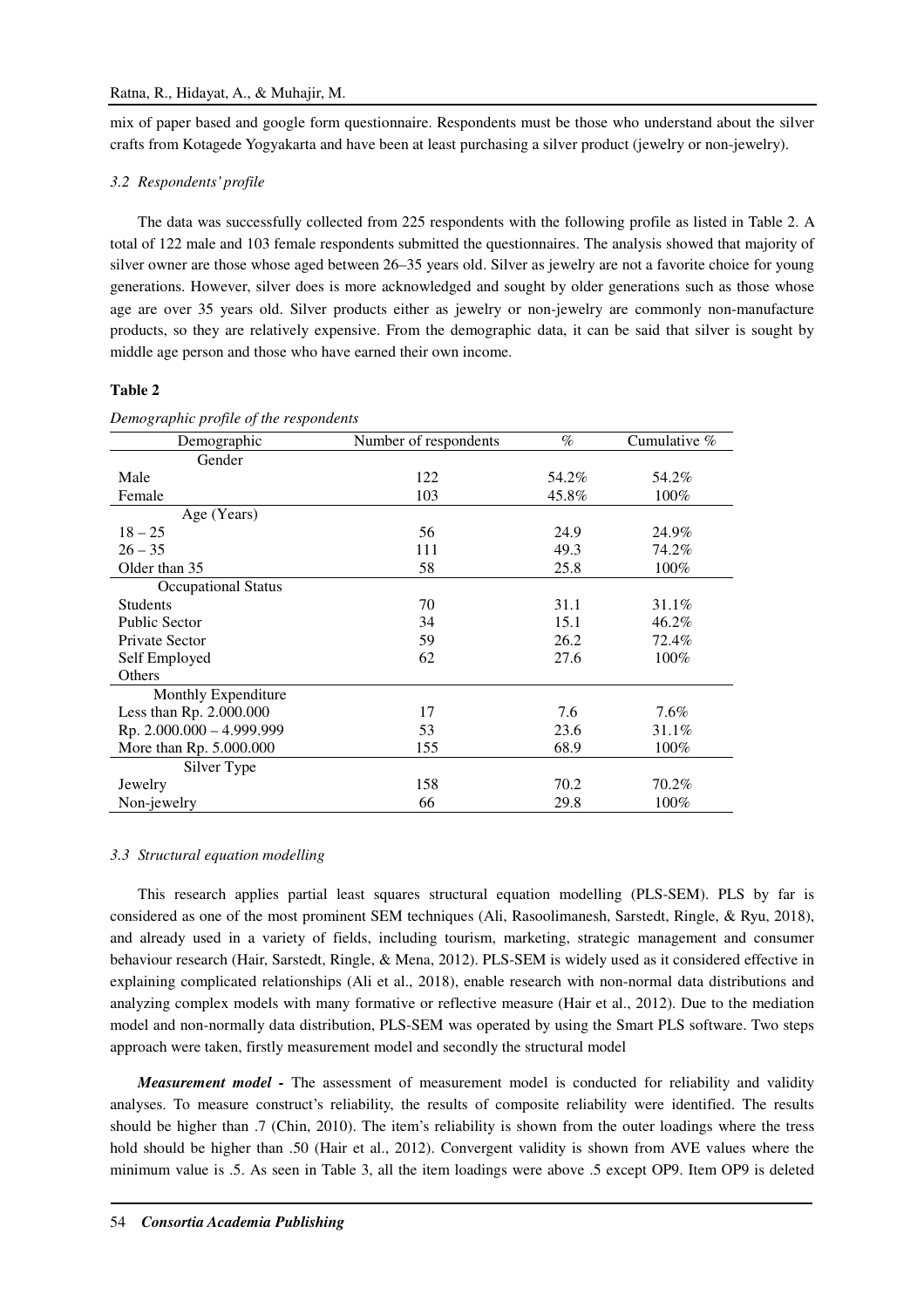and is not used for further analysis. The AVE values were all above .5 as seen in Table 3 (product authenticity is lowest with value of .509, intention to choose was .819 and product attachment was .743). The composite reliability (CR) is achieved when each construct satisfied the minimum threshold of .7. Table 3 described the composite reliability of all constructs. The result from the composite reliability demonstrates convergent validity for all constructs in the study.

## **Table 3**

*Descriptive statistic of constructs* 

| Demographic                 | Items            | Loading | Mean |
|-----------------------------|------------------|---------|------|
| <b>Product Authenticity</b> |                  |         |      |
| $CR = .9023$                | OP <sub>1</sub>  | .720    | 0.72 |
| Cronbach Alpha = $.87$      | OP <sub>2</sub>  | .794    | 0.79 |
| $AVE = .509$                | OP <sub>3</sub>  | .718    | 0.72 |
|                             | OP <sub>4</sub>  | .702    | 0.69 |
|                             | OP <sub>5</sub>  | .598    | 0.59 |
|                             | OP <sub>6</sub>  | .750    | 0.74 |
|                             | OP7              | .757    | 0.76 |
|                             | OP <sub>8</sub>  | .720    | 0.72 |
|                             | OP <sub>10</sub> | .647    | 0.65 |
| <b>Product Attachment</b>   |                  |         |      |
| $CR = .959$                 | RK1              | .820    | 0.82 |
| Cronbach Alpha = $.950$     | RK <sub>2</sub>  | .850    | 0.85 |
| $AVE = .743$                | RK3              | .904    | 0.91 |
|                             | RK4              | .874    | 0.87 |
|                             | RK5              | .837    | 0.84 |
|                             | RK <sub>6</sub>  | .879    | 0.88 |
|                             | RK7              | .857    | 0.86 |
|                             | RK <sub>8</sub>  | .868    | 0.87 |
| Intention to choose         |                  |         |      |
| $CR = .948$                 | PK1              | .876    | 0.87 |
| Cronbach Alpha = $.93$      | PK <sub>2</sub>  | .908    | 0.91 |
| $AVE = .819$                | PK3              | .913    | 0.91 |
|                             | PK4              | .921    | 0.92 |

## **Table 4**

*Cross loadings* 

| Items                       | Attachment | Authenticity | <b>Intention Choose</b> |
|-----------------------------|------------|--------------|-------------------------|
| <b>Product Authenticity</b> |            |              |                         |
| OP <sub>1</sub>             | .326       | .720         | .276                    |
| OP10                        | .283       | .647         | .221                    |
| OP <sub>2</sub>             | .334       | .794         | .365                    |
| OP <sub>3</sub>             | .317       | .718         | .333                    |
| OP <sub>4</sub>             | .189       | .702         | .303                    |
| OP <sub>5</sub>             | .207       | .598         | .210                    |
| OP <sub>6</sub>             | .326       | .750         | .324                    |
| OP7                         | .314       | .757         | .317                    |
| OP8                         | .336       | .720         | .333                    |
| Intention to Choose         |            |              |                         |
| PK1                         | .524       | .358         | .876                    |
| PK <sub>2</sub>             | .486       | .370         | .908                    |
| PK3                         | .516       | .399         | .913                    |
| PK4                         | .519       | .408         | .921                    |
| <b>Product Authenticity</b> |            |              |                         |
| RK1                         | .824       | .413         | .441                    |
| RK <sub>2</sub>             | .850       | .423         | .393                    |
| RK3                         | .903       | .382         | .549                    |
| RK4                         | .874       | .321         | .528                    |
| RK5                         | .837       | .273         | .458                    |
| RK <sub>6</sub>             | .879       | .329         | .494                    |
| RK7                         | .857       | .332         | .498                    |
| RK <sub>8</sub>             | .868       | .389         | .521                    |

*International Journal of Research Studies in Management* 55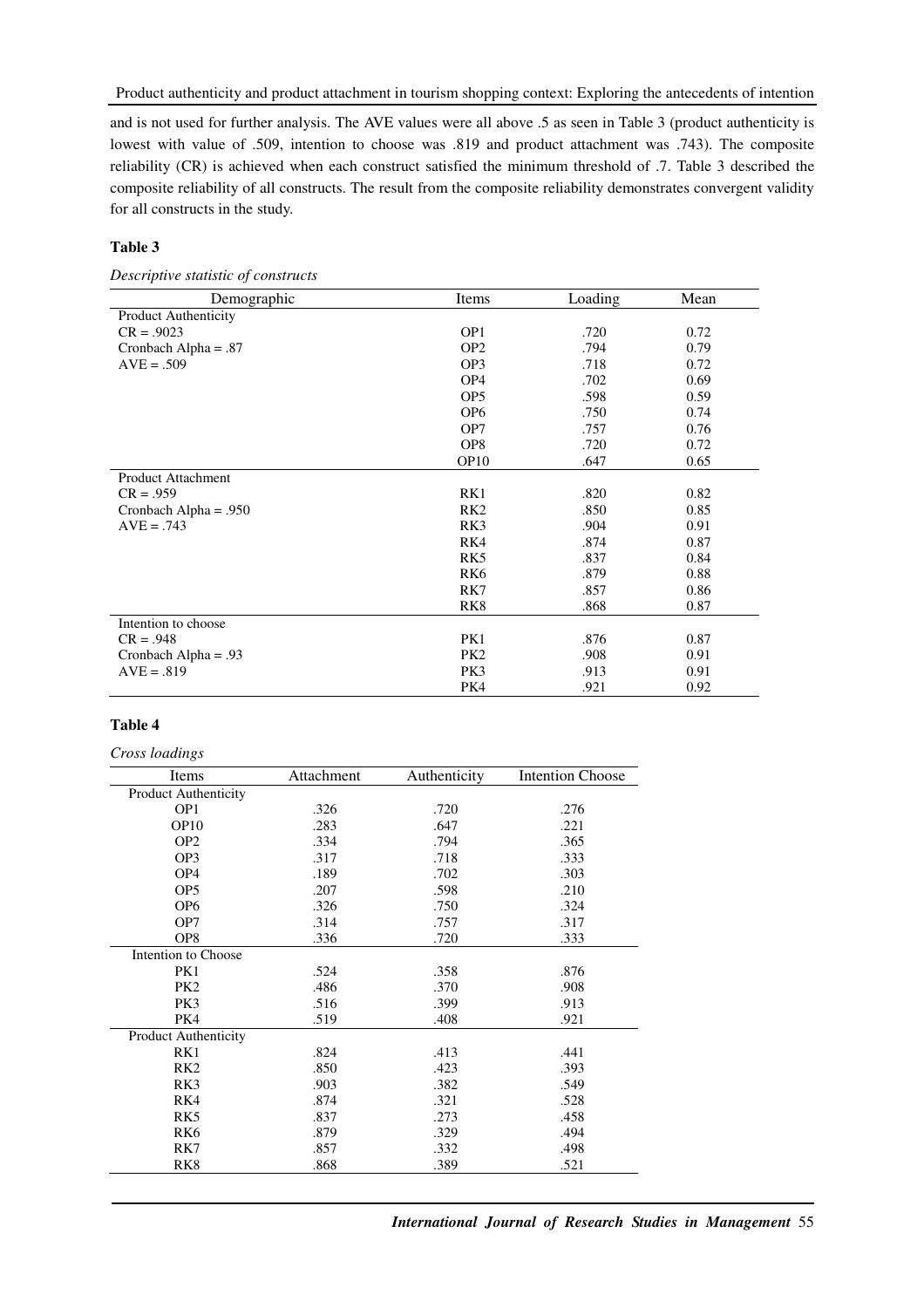## Ratna, R., Hidayat, A., & Muhajir, M.

#### **Table 5**

*AVE square root* 

|                     | Attachment | Authenticity | Intention to Choose |
|---------------------|------------|--------------|---------------------|
| Attachment          | .862       |              |                     |
| Authenticity        | .416       | 714          |                     |
| Intention to Choose | 566        | 424          | 905                 |

Discriminant validity was assessed using AVE square root and cross loadings. Fornell and Larcker (1981) provides criterion as guidance for threshold value. Discriminant validity is shown when the square root of AVE of each construct higher than the correlation with other construct. Table 5 shows that the square root of AVE of all construct has value higher than its correlations with other constructs. Similarly, discriminant validity can be tested from the Cross loadings as shown in Table 4. Discriminant validity is achieved when each item load to its assigned construct higher than to other constructs. Since the reliability and validity show satisfactory results in the measurement model, thus all items are analysis in the structural model to perform the proposed hypotheses.

*Structural model -* After the measurement model was assessed, the structural model assessment was conducted. The structural model in this research explains the relationships among the reflective constructs. As shown in Figure 2,  $R^2$  for intention to choose was 36.3 per cent and product attachments were 17.3 per cent. This suggests that the explanatory power of the model is sufficient.



#### **Table 6**

*Path Coefficients* 

| Independent Variable        | Dependent Variable        | Standardized estimate | T Statistics (IO/STERRI) |
|-----------------------------|---------------------------|-----------------------|--------------------------|
| <b>Product Attachment</b>   | Intention to Choose       | .471                  | 4.245                    |
| <b>Product Authenticity</b> | <b>Product Attachment</b> | .416                  | 5.581                    |
| <b>Product Authenticity</b> | Intention to Choose       | .228                  | 2.519                    |

The results from PLS-SEM method to explain the relationship among the constructs as proposed in the hypothesis are summarized in Figure 2 and Table 6. Using PLS-SEM algorithm, the significant values of the relationships among the constructs was performed by bootstrapping with 2.000 samples. H1 shows the relationship between product authenticity and intention to choose which is supported by having the value of β=.228, *p*<.01 and *t* statistics at 2.519. H2 proposes the relationship between product attachment and intention to choose. H2 is also supported with moderate β=.471, *p*<.01 and t statistics at 4.245. H3 proposes the relationship between product authenticity and product attachment. The relationship was supported with β =.416, *p*<.01 and t statistics at 5.581. Hence, all the hypotheses for this current research are supported. The results of this study have important implications for silver producers, government and tourism managers, which are prepared in the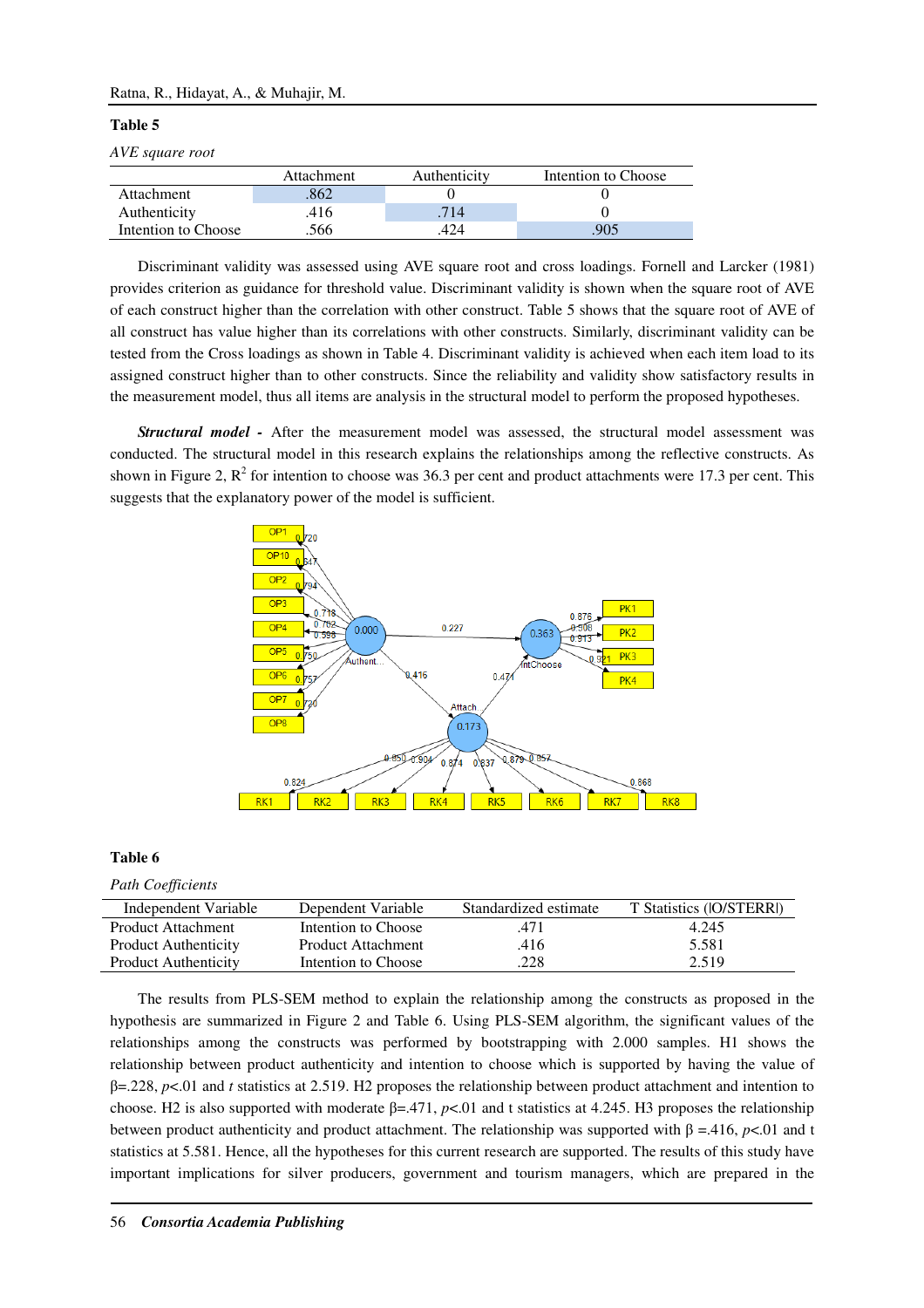following contribution section.

#### **4. Discussions**

This study investigated consumer behaviors in the silver craft industry in Kotagede Yogyakarta. Shopping is an important part of tourism industry. With the ease in having access to many worldwide destinations, tourism industry is developing fast. The growth of tourism sector causes many other sectors to grow such as local craft sector, culinary, travel and hotels, and many others. As previously explained, country reputation may have impact on related country's product in the global market. Similarly, with the same logic, territory reputation may have impact on the local products. Every region must understand their uniqueness for differentiation strategy. Yogyakarta as one of major destination in Indonesia has many uniqueness in terms of crafts, culture, food, way of life, as well as geographical conditions. This study focuses on silver industry as one of the iconic products from Yogyakarta. Silver from Kotagede has experienced in ups and down. During 1970 to 2000, this sector had its market boom providing significant wealth to silver craftsmen and sellers. Silver from Kotagede Yogyakarta is very famous across the country. Silver Kotagede has unique design and mostly are still manually made. The processes of making silver products are very difficult. It needs skills and perseverance in the making. Silver design from Kotagede is different from silver products made from other regions. Due to the dynamic market change in tourism industry; factors that may explain how silver market would positively response is important.

This research tries to analyze product authenticity and attachment in silver industry. As a handmade craft product, consumers appreciate the authenticity. Product authenticity in this study covers some perceptions such as the origin, the handmade aspect, the craftsmen skills, the ingredients, the design and moral value of the silver products from Kotagede Yogyakarta. This research found that product authenticity has significant positive impact on intentions to choose. This can be interpreted that the higher the silver products from Kotagede Yogyakarta is authentically perceived, the more as it has higher potential to be chosen. Previous studies have identified product authenticity and behavioral intentions relationships e.g MacCannell (1973) in tourism sector. Additionally, Newman and Dhar (2014) also have acknowledged the importance of product authenticity for explaining consumer behavior. This study identified that silver is bought by those who commonly have earned their own income. In the condition where majority of the Kotagede silver designs are very classic, old style and rather expensive, this explains why few-younger generation chooses silver crafts. Emphasizing the value of authenticity makes market for older generation consumers respond and appreciate better to silver products. For younger market, silver producers and craftsmen should introduce the new and modern design to suit with the young generations fashion trend and preferences.

The relationship between the concept of attachment and intention to choose in silver industry is supported. H2 in this research is supported. Attachment in this study covers questionnaires such as giving self-identity, helping to communicate, and many others. Attachment theorists principally concerned with the psychological connectedness between human beings and to other products/services. In psychology, it is understood that the emotional attachment to one object can predict the character with that object (Bowlby, 1979). A highly attached persons would be willing to sacrifices for their chosen person/products. In the marketing context, consumers who are strongly attached to a product would be willing to make an investment by building relationship with the product, including willingness to pay premium (Thomson et al., 2008). This psychological condition is similarl to how attached customers can be committed and loyal to certain products or services. When feeling attached, customer would love to promote the produc/brand with positive word-of-mouth (Pimentel & Reynolds, 2004. In the silver industry, attachment is positioned as mediating variable. It is believed that people need to experience with products/services first before further giving their attachments to particular products/services. By owning or wearing silver crafts, people may start valuing authenticity to the products than if fitted, they would be willing to stay attached with the products. Here, hypothesis two is supported. This means that after someone attached, it is expected that they will consider choosing silver products. The higher the attachment the more possibility to choose silver crafts. Finding from this study is supported by previous research such as Assiouras et al., (2015) and Pimentel dan Reynolds (2004).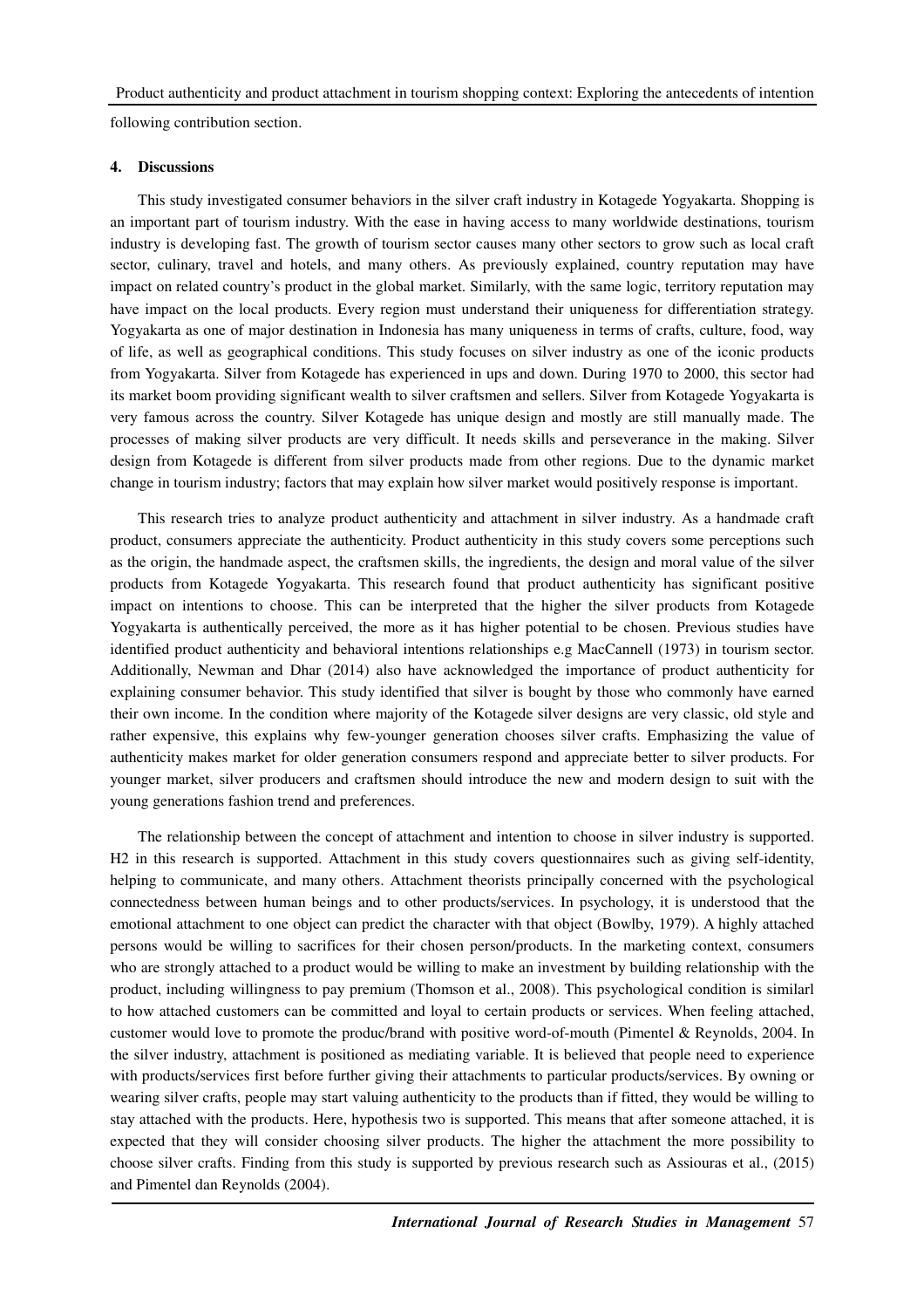## Ratna, R., Hidayat, A., & Muhajir, M.

Finding from SEM-PLS analysis shows that product authenticity positively influences product attachment. This finding supports H3 for product authenticity and product attachment relationship. Assiouras et al., (2015) argue that some antecedents variables may predict emotional attachment. Product attachment can be caused by sense of product originality, place originality and family influence. Finding from this study is in align with previous research findings (Morhart, Malar, Guevremont, Girardin, & Grohmann, 2015; Assiouras et al., 2015). As previously explained, product authenticity may create individual's connection with the tradition, history, place, talent, uniqueness, ingredients and honesty. Silver center Kotagede has long been very reputable on their unique design where can be found nowhere else. The unique design may explain the perception of emotional attachment to silver crafts from Kotagede. Similarly, the reputation of the territory (Kotagede) as place with skillful silver craftsmen can also be the reason for attachment on local silver crafts product. Not all silver crafts center in Indonesia is as famous as Kotagede. Where the place/territory is not strong in reputation, product attachment is not always easy to build.

Currently silver crafts sales in Kotagede are not as high as in the era of 1970-2000. For this situation, stakeholders in silver industry, particularly producers and governments should be aware of the change in fashion trend and market preferences. The young generation is less interested in wearing and purchasing silver products. According to demographic finding, it can be viewed that majority of respondents who purchase silver are those around 35 years old and older. Despite maintaining the classical design which still explains the majority market share, producers need to innovate in either product design, product use, product benefits and different promotion approaches particularly to the young market. In general, the results of the study suggest that both product authenticity and product attachments positively affect intention to choose. This finding should be taken into considerations for designing product strategy, promotion strategy, price strategy as well as distribution strategy (offline and online).

## **5. Conclusion and contribution**

With respect to consumers' intention to choose silver crafts in Kotagede Yogyakarta, this study conclude that product authenticity and product attachments are antecedents of intention to choose. Both variables are positively influence intention to choose silver crafts. *Theoretical contributions* from this study is in providing the evidence on the importance of product authenticity and product attachment variables to decision to choose local iconic product/non-branded product (Kotagede silver). There are still limited researches on product authenticity and product attachment instead of brand authenticity and brand attachments. Local craft products are commonly non-brand or local brand. Research on product authenticity and product attachments are expected to enrich its capacity to explain intentions-behaviors theories in different product characteristics. Similarly, the use of TOO approach is still limited and it can be alternative marketing strategy for local products. *For practitioners* in local industry, despite owing local brand, managers, producers and government should consider what makes silver crafts is authentically perceived. Building elements that increase the perception of authenticity would increase possibility to be chosen. Similarly, product authenticity influences customer attachments. Where finding new customers is expensive, maintaining current customers is important by building emotional attachments. The reputation of the territory or place (TOO) can be used to build attachment in local iconic crafts industry such as Kotagede and its silver crafts.

*Acknowledgement -* We would like to express our special appreciation for Universitas Islam Indonesia, Yogyakartaf or providing supports for research funding and facilities

#### **6. References**

Ainsworth, M. D. S. (1973). The development of infant–mother attachment. In B. Cardwell & H. Ricciuti (Eds.), *Review of Child Development Research* (Vol. 3, pp. 1-94). Chicago: University of Chicago Press. Ali, F. S., Rasoolimanesh, M., Sarstedt, M., Ringle, C., & Ryu, K. (2018). An assessment of the use of partial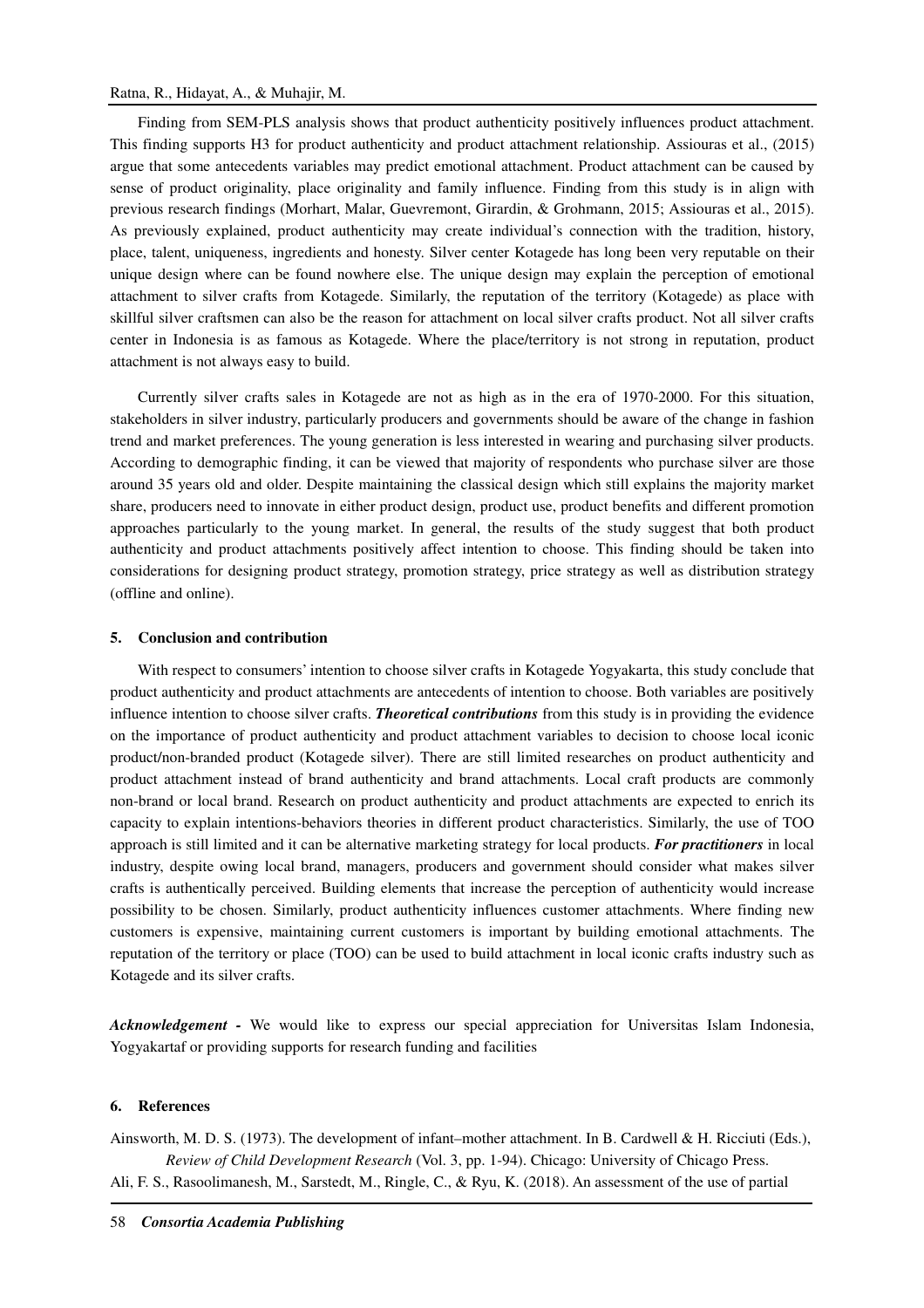least squares structural equation modeling (PLS-SEM) in hospitality research. *International Journal of Contemporary Hospitality Management, 30*(1), 514-538. https://doi.org/10.1108/IJCHM-10-2016-0568

- Assiouras, I., Liapati, G., Kouletsis, G., & Koniordos, M. (2015). The impact of brand authenticity on brand attachment in the food industry. *British Food Journal*, 117(2), 538-552. https://doi.org/10.1108/BFJ-03-2014-0095
- Aziz, S., Husin, M. M., Hussin, N., & Afaq, Z. (2019). Factors that influence individuals' intentions to purchase family takaful mediating role of perceived trust. *Asia Pacific Journal of Marketing and Logistics*, *31*(1), 81-104. https://doi.org/10.1108/APJML-12-2017-0311
- Ballantyne, R., Warren, A., & Nobbs, K. (2006). The evolution of brand choice. *Journal of Brand Management*, *13*(4/5), 339-352. https://doi.org/10.1057/palgrave.bm.2540276
- Basfirinci, C. (2013). Effects of brand origin on brand personality perceptions: An empirical analysis from Turkey. *Asia Pacific Journal of Marketing and Logistics*, *25*(4), 539-560. https://doi.org/10.1108/APJML-09-2012-0089
- Beverland, M. B. (2006). The 'real thing': branding authenticity in the luxury wine trade. *Journal of Business Research*, *59*(2), 251-258. https://doi.org/10.1016/j.jbusres.2005.04.007
- Bowlby, J. (1979). *The making and breaking of affectional bonds.* New York, NY: Routledge.
- Bowlby, J. (1980). *Attachment and loss: Loss, sadness, and depression* (Vol. III). New York, NY: Basic Books.
- Boyle, D. (2003). *Authenticity: Brands, fakes, spin and the lust for real life*. London: Harper Collins.
- Cappannelli, G., & Cappannelli, S. (2004). *Authenticity: Simple strategies for greater meaning and purpose at work and home*. New York, NY: Emmis Books.
- Chin, W. W. (2010). How to write up and report PLS analyses. In V. V. Esposito, W. W. Chin, J. Henseler, & H. Wang (Eds.), *Handbook of partial least squares: Concepts, methods and applications.* Springer Handbooks of Computational Statistics Series (Vol. II, pp. 655-690). Heidelberg, Dordrecht: Springer.
- Dickinson, J. E., & Lumsdon, L. (2010). *Slow travel and tourism*. Washington, DC: Earthscan.
- Fishbein, M., & Ajzen, I. (1975). *Belief, attitude, intention and behavior: An introduction to theory and research*. Addison-Wesley Pub. Co.
- Fornell, C. G., & Larcker, D. F. (1981). Evaluating structural equation models with unobservable variables and measurement error. *Journal of Marketing Research*, *18*, 39-50. https://doi.org/10.1177/002224378101800104
- Gilmore, J. H., & Pine, B. J. (2007). *Authenticity: What consumers really want*. Boston: Harvard Business School Press.
- Grayson, K., & Martinec, R. (2004). Consumer perceptions of iconicity and indexicality and their influence on assessments of authentic market offerings. *Journal of Consumer Research*, *31*(2), 296-312. https://doi.org/10.1086/422109
- Hair, J. F., Sarstedt, M., Ringle, C. M., & Mena, J. A. (2012). An assessment of the use of partial least squares structural equation modeling in marketing research. *Journal of the Academy of Marketing Science*, *40*(3), 414-433. https://doi.org/10.1007/s11747-011-0261-6
- Han, S. L., & Sung, H. S. (2008). Industrial brand value and relationship performance in business markets-A general structural equation model. *Industrial Marketing Management*, *37*(7), 807-818. https://doi.org/10.1016/j.indmarman.2008.03.003
- Iversen, N. M., & Hem, L. E. (2008). Provenance associations as core values of place umbrella brands: a framework of characteristics. *European Journal of Marketing*, *42*(5/6), 603-626. https://doi.org/10.1108/03090560810862534
- Kolar, T., & Zabkar, V. (2010). A consumer-based model of authenticity: an oxymoron or the foundation of cultural heritage marketing? *Tourism Management*, *31*(5), 652-664. https://doi.org/10.1016/j.tourman.2009.07.010
- Lam, T., & Hsu, C. H. C. (2006). Predicting behavioral intention of choosing a travel destination. *Tourism Management*, *27*(4), 589-599. https://doi.org/10.1016/j.tourman.2005.02.003
- Lee, M., Han, H., & Lockyer, T. (2012). Medical tourism: Attracting Japanese tourists for medical tourism experience. *Journal of Travel and Tourism Marketing*, *29*(1), 69-86.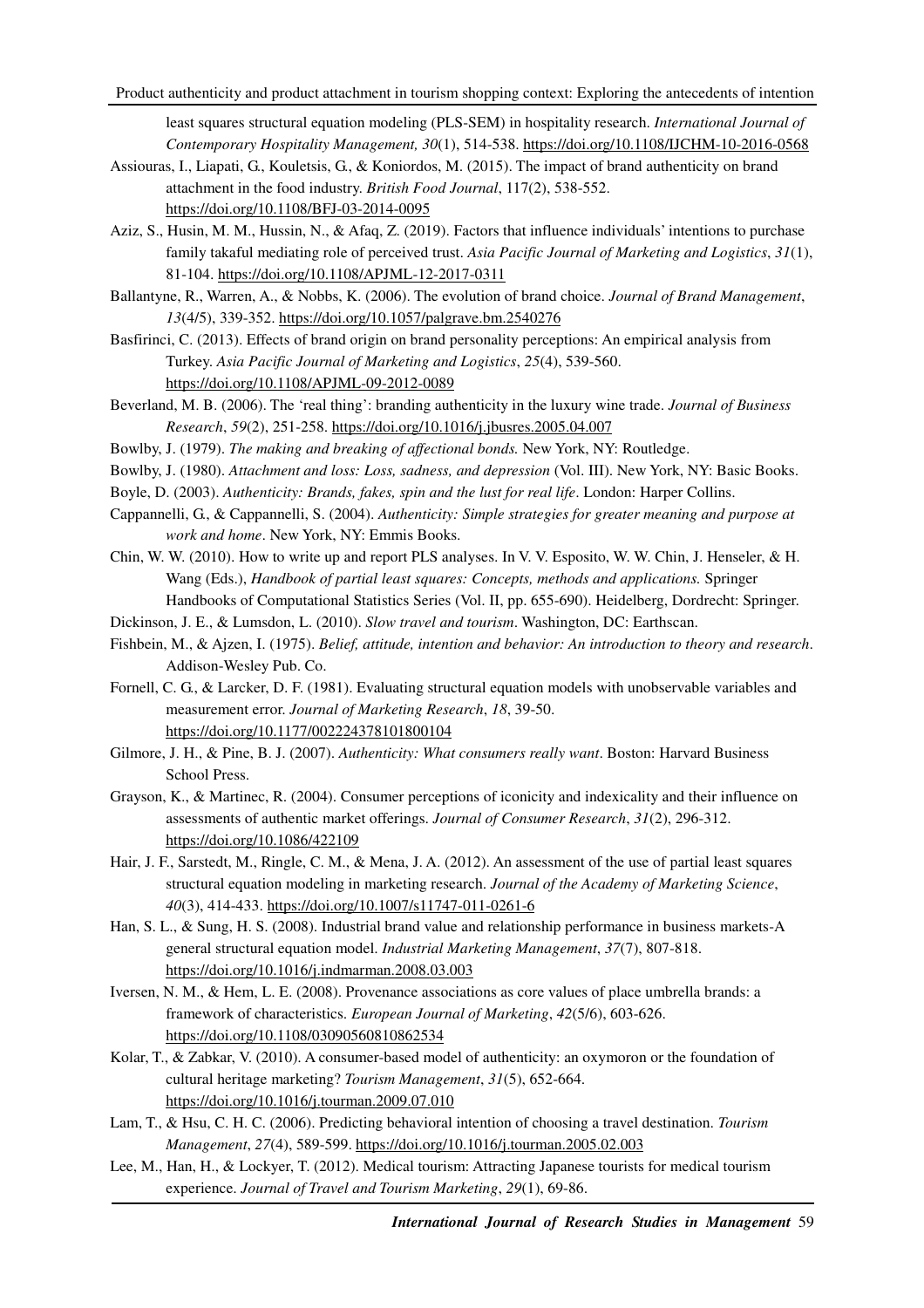https://doi.org/10.1080/10548408.2012.638564

- Lu, A. C. C., Gursoy, D., & Lu, C. Y. (2015). Authenticity perceptions, brand equity and brand choice intention: The case of ethnic restaurants. *International Journal of Hospitality Management*, *50*, 36-45. https://doi.org/10.1016/j.ijhm.2015.07.008
- MacCannell, D. (1973). Staged authenticity: arrangements of social space in tourist settings. *American Journal of Sociology*, *79*(3), 589-603.
- Madan, K., & Yadav, R. (2018). Understanding and predicting antecedents of mobile shopping adoption: a developing country perspective. *Asia Pacific Journal of Marketing and Logistics*, *30*(1), 139-162. https://doi.org/10.1108/APJML-02-2017-0023
- Matzler, K., Pichler, E., Füller, J., & Mooradian, T.A. (2011). Personality, person–brand fit, and brand community: An investigation of individuals, brands, and brand communities. *Journal of Marketing Management*, *27*, (9–10), 874-890. https://doi.org/10.1080/0267257X.2010.543634
- Meng, B., & Choi. K. (2016). The role of authenticity in forming slow tourists' intentions: Developing an extended model of goal-directed behavior. *Tourism Management*, *57*, 397-410. https://doi.org/10.1016/j.tourman.2016.07.003
- Mocanu, R. (2014). Destination branding through experience and Authenticity. *Journal of Tourism Challenges and Trends*, *7*(1), 89-106.
- Morgan, N., Pritchard, A., & Pride, R. (2007). *Destination branding*. Oxford: Elsevier.
- Morhart, F., Malar, L., Guevremont, A., Girardin, F., & Grohmann, B. (2015). Brand authenticity: An integrative framework and measurement scale. *Journal of Consumer Psychology, 25*(2), 200-218. https://doi.org/10.1016/j.jcps.2014.11.006
- Napoli, J., Dickinson, S. J., Beverland, M. B., & Farrelly, F. (2014). Measuring consumer-based brand authenticity. *Journal of Business Research*, *67*(6), 1090-1098. https://doi.org/10.1016/j.jbusres.2013.06.001
- Newman, G. E., & Dhar, R. (2014). Authenticity is contagious: Brand essence and the original source of production. *Journal of Marketing Research*, *51*(3), 371-386. https://doi.org/10.1509/jmr.11.0022
- Oswald, L. (1999). Culture swapping: Consumption and the ethnogenesis of middle class Haitian immigrants. *Journal of Consumer Research*, *25*(4), 303-329. https://doi.org/10.1086/209541
- Park, C. W., MacInnis, D. J., Priester, J., Eisingerich, A. B., & Iacobucci, D. (2010). Brand attachment and brand attitude strength: conceptual and empirical differentiation of twocritical brand equity drivers. *Journal of Marketing*, *74*(6), 1-17. https://doi.org/10.1509/jmkg.74.6.1
- Pimentel, R. W., & Reynolds, K. E. (2004). A model for consumer devotion: Affective commitment with proactive sustaining behaviors. *Academy of Marketing Science Revie*w, *5*. Retrieved from http://www.expectad.com/white\_paper/A\_model\_for\_consumer\_expect\_advertising\_inc.pdf
- Rempel, J. K., Ross, M., & Holmes, J. G. (2001). Trust and communicated attributions in close relationships. *Journal of Personality and Social Psychology*, *81*(1), 57-64. http://dx.doi.org/10.1037/0022-3514.81.1.57
- Roostika, R., Thamrin, H. M., Retnaningdiah, D., & Pratomo, S. A. (2018). An analysis of life satisfaction, place attachments and involvement in the tourism affected area (Empirical study on residents' support for tourism development). *International Journal Of Civil Engineering And Technology*, *9*(5), 1272 - 1282.
- Roostika, R., Wahyuningsih, T., & Haryono, S. (2015). The impacts of external competitiveness factors in the handicrafts industry. *Polish Journal of Management Studies*, *12*(1), 166 -176.
- Rose, R. L., & Wood, S. L. (2005). Paradox and the consumption of authenticity through reality television. *Journal of Consumer Research*, *32*(2), 284-296. http://dx.doi.org/10.1086/432238
- Roth, K. P., & Diamantopoulos, A. (2009). Advancing the country image construct. *Journal of Business Research*, *62*(7), 726-740. https://doi.org/10.1016/j.jbusres.2008.05.014
- Shao, C. Y., Baker, J. A., &Wagner, J. (2004). The effects of appropriateness of service contact personnel dress on customer expectations of service quality and purchase intention: The moderating influences of involvement and gender. *Journal of Business Research*, *57*(10), 1164-1176. https://doi.org/10.1016/S0148-2963(02)00326-0